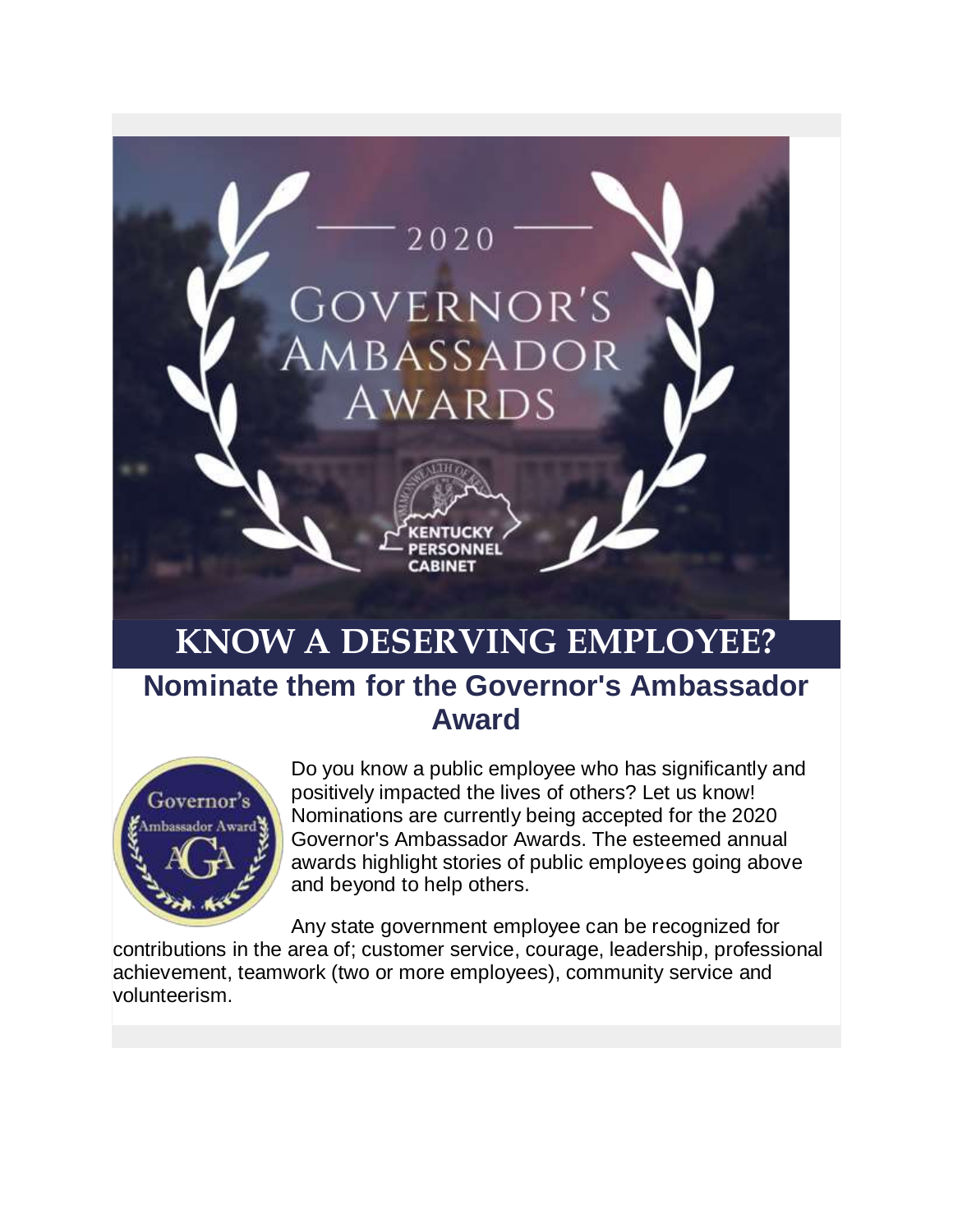Award recipients will be honored at a special ceremony and will receive a personalized brick placed along Ambassador Avenue outside the Thomas D. Clark Center for Kentucky History.

Current employees or employees who have served within the past 12 months are eligible. All three branches of government are included.

### **DEADLINE FRIDAY, APRIL 3**



#### **How to Nominate**

[Submit a nomination online](https://personnel.ky.gov/_layouts/15/GovernorsAmbassadorAward/GAAForm.aspx) or complete the paper form found on the [Governor's](https://personnel.ky.gov/pages/rewards.aspx)  [Ambassador Awards page.](https://personnel.ky.gov/pages/rewards.aspx) Nominations can be made by an employee or private citizen. For more information, contact the Personnel Cabinet at (502) 564-9818.

[Click here to view a list of the 2019 winners.](https://personnel.ky.gov/Pages/Governor%27s-Ambassador-Award-Winners.aspx)

# **TEAMKENTUCKY**